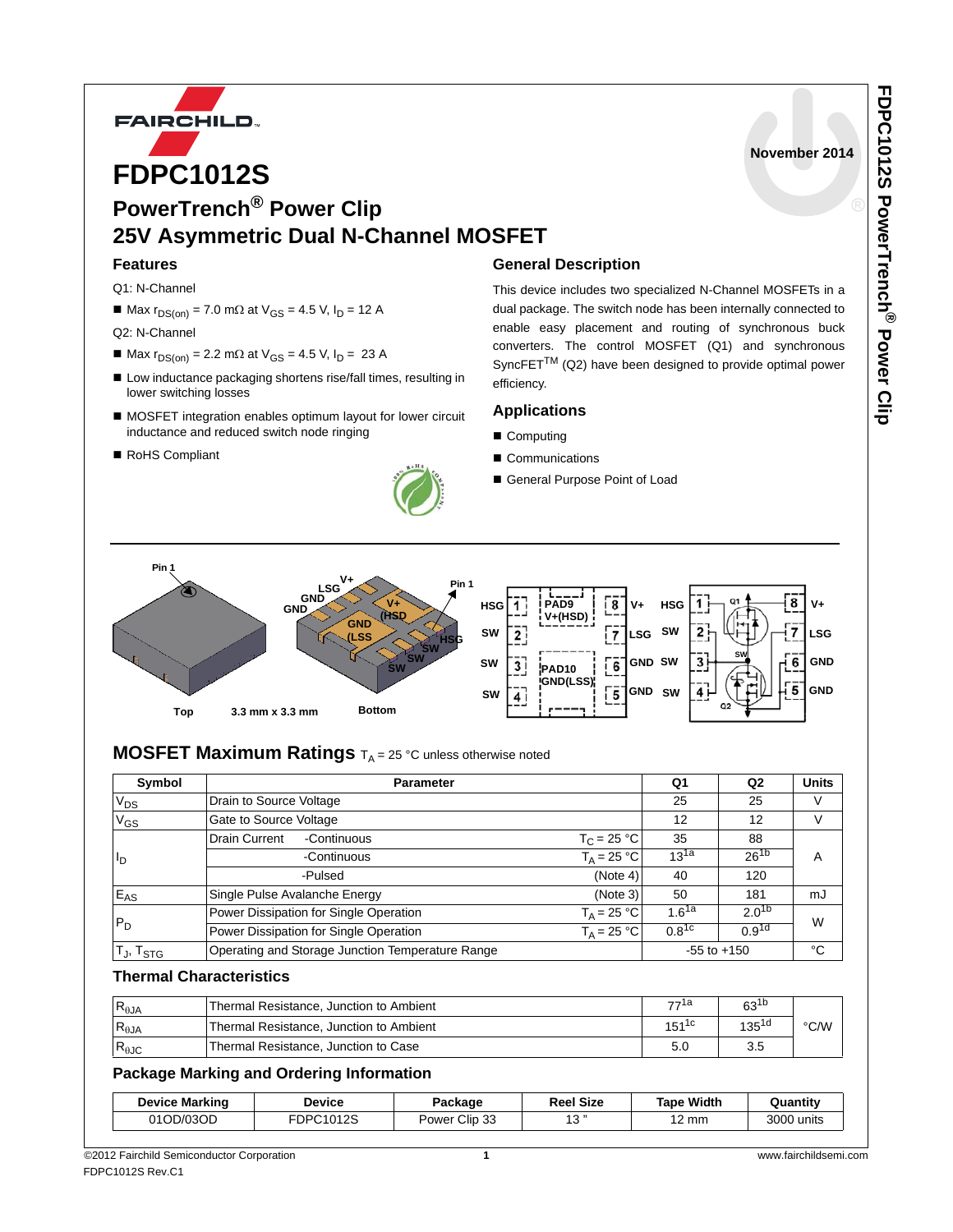| I      |
|--------|
|        |
|        |
|        |
|        |
|        |
| ۰<br>7 |
|        |
|        |
|        |
|        |
|        |
|        |
| ı      |
|        |
|        |
|        |
|        |
| ١      |
|        |
|        |
|        |
|        |
|        |
|        |
| J      |
|        |
|        |

|                                                    | <b>Electrical Characteristics</b> $T_J = 25$ °C unless otherwise noted |                                                                                            |                      |            |              |                     |           |
|----------------------------------------------------|------------------------------------------------------------------------|--------------------------------------------------------------------------------------------|----------------------|------------|--------------|---------------------|-----------|
| Symbol                                             | <b>Parameter</b>                                                       | <b>Test Conditions</b>                                                                     | <b>Type</b>          | Min        | Typ          | Max                 | Units     |
|                                                    | <b>Off Characteristics</b>                                             |                                                                                            |                      |            |              |                     |           |
| BV <sub>DSS</sub>                                  | Drain to Source Breakdown Voltage                                      | $I_D = 250 \mu A$ , $V_{GS} = 0 V$<br>$I_D = 1$ mA, $V_{GS} = 0$ V                         | Q <sub>1</sub><br>Q2 | 25<br>25   |              |                     | V         |
| <b>ABV<sub>DSS</sub></b><br>$\Delta T_J$           | Breakdown Voltage Temperature<br>Coefficient                           | $I_D = 250 \mu A$ , referenced to 25 °C<br>$I_D$ = 10 mA, referenced to 25 °C              | Q <sub>1</sub><br>Q2 |            | 18<br>22     |                     | mV/°C     |
| <b>I</b> DSS                                       | Zero Gate Voltage Drain Current                                        | $V_{DS} = 20 \text{ V}, V_{GS} = 0 \text{ V}$<br>$V_{DS}$ = 20 V, $V_{GS}$ = 0 V           | Q1<br>Q2             |            |              | $\mathbf{1}$<br>500 | μA<br>μA  |
| l <sub>GSS</sub>                                   | Gate to Source Leakage Current,<br>Forward                             | $V_{GS}$ = 12 V/-8 V, $V_{DS}$ = 0 V<br>$V_{GS}$ = 12 V/-8 V, $V_{DS}$ = 0 V               | Q1<br>Q <sub>2</sub> |            |              | ±100<br>±100        | nA<br>nA  |
|                                                    | <b>On Characteristics</b>                                              |                                                                                            |                      |            |              |                     |           |
| $V_{GS(th)}$                                       | Gate to Source Threshold Voltage                                       | $V_{GS} = V_{DS}$ , $I_D = 250 \mu A$<br>$V_{GS} = V_{DS}$ , $I_D = 1$ mA                  | Q1<br>Q2             | 0.8<br>1.1 | 1.3<br>1.6   | 2.2<br>2.2          | $\vee$    |
| $\Delta V$ <sub>GS(th)</sub><br>$\Delta T_{\rm J}$ | Gate to Source Threshold Voltage<br><b>Temperature Coefficient</b>     | $I_D$ = 250 µA, referenced to 25 °C<br>$I_D = 10$ mA, referenced to 25 °C                  | Q1<br>Q2             |            | -4<br>-4     |                     | mV/°C     |
|                                                    | Drain to Source On Resistance                                          | $V_{GS}$ = 4.5 V, $I_D$ = 12 A<br>$V_{GS}$ = 4.5 V, $I_D$ = 12 A, T <sub>J</sub> = 125 °C  | Q1                   |            | 5.2<br>7.5   | 7.0<br>10.5         |           |
| $\Gamma$ DS(on)                                    |                                                                        | $V_{GS}$ = 4.5 V, $I_D$ = 23 A<br>$V_{GS}$ = 4.5 V, $I_D$ = 23 A , T <sub>J</sub> = 125 °C | Q2                   |            | 1.6<br>2.3   | 2.2<br>3.2          | $m\Omega$ |
| $g_{FS}$                                           | Forward Transconductance                                               | $V_{DS} = 5 V$ , $I_D = 13 A$<br>$V_{DS} = 5 V$ , $I_D = 26 A$                             | Q1<br>Q2             |            | 79<br>200    |                     | S         |
|                                                    | <b>Dynamic Characteristics</b>                                         |                                                                                            |                      |            |              |                     |           |
| $C_{iss}$                                          | Input Capacitance                                                      | Q1:<br>$V_{DS}$ = 13 V, $V_{GS}$ = 0 V, f = 1 MHZ                                          | Q1<br>Q <sub>2</sub> |            | 1075<br>3456 |                     | рF        |
| $C_{\text{oss}}$                                   | <b>Output Capacitance</b>                                              | Q2:                                                                                        | Q1<br>Q2             |            | 250<br>885   |                     | рF        |
| $\mathbf{C}_{\text{rss}}$                          | Reverse Transfer Capacitance                                           | $V_{DS}$ = 13 V, $V_{GS}$ = 0 V, f = 1 MHZ                                                 | Q <sub>1</sub><br>Q2 |            | 50<br>130    |                     | рF        |
| R <sub>g</sub>                                     | Gate Resistance                                                        |                                                                                            | Q1<br>Q2             | 0.1<br>0.1 | 0.4<br>0.5   | 2.0<br>2.0          | Ω         |
|                                                    | <b>Switching Characteristics</b>                                       |                                                                                            |                      |            |              |                     |           |
| $t_{d(on)}$                                        | Turn-On Delay Time                                                     |                                                                                            | Q1<br>Q <sub>2</sub> |            | 6<br>12      |                     | ns        |
| $t_{r}$                                            | Rise Time                                                              | Q1:<br>$V_{DD}$ = 13 V, I <sub>D</sub> = 13 A, R <sub>GEN</sub> = 6 $\Omega$               | Q1<br>Q <sub>2</sub> |            | 2<br>3       |                     | ns        |
| $t_{d(off)}$                                       | Turn-Off Delay Time                                                    | $Q2$ :                                                                                     | Q1<br>Q2             |            | 19<br>34     |                     | ns        |
| $\mathfrak{t}_{\mathsf{f}}$                        | Fall Time                                                              | $V_{DD}$ = 13 V, I <sub>D</sub> = 26 A, R <sub>GEN</sub> = 6 $\Omega$                      | Q1<br>Q2             |            | 2<br>3       |                     | ns        |
| $Q_g$                                              | <b>Total Gate Charge</b>                                               | Q1<br>$V_{GS} = 0$ V to 4.5 V<br>$V_{DD} = 13 V,$                                          | Q <sub>1</sub><br>Q2 |            | 8<br>25      |                     | nС        |
| $\mathsf{Q}_{\mathsf{gs}}$                         | Gate to Source Gate Charge                                             | $I_D = 13 A$<br>Q2                                                                         | Q1<br>Q2             |            | 2.3<br>7.8   |                     | nС        |
| $\mathsf{Q}_{\mathsf{gd}}$                         | Gate to Drain "Miller" Charge                                          | $V_{DD}$ = 13 V,<br>$I_D = 26 A$                                                           | Q1<br>Q2             |            | 2.0<br>6.4   |                     | nС        |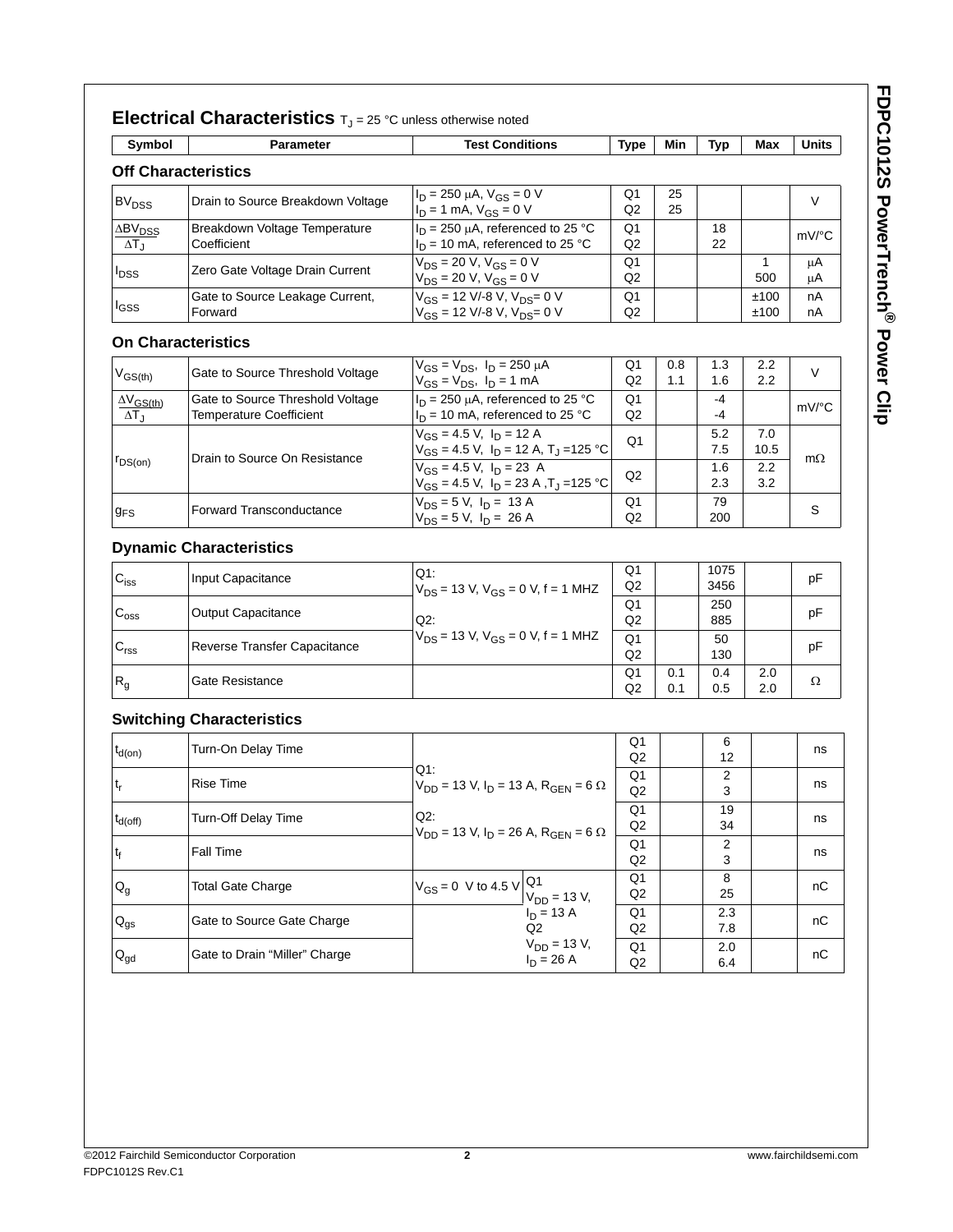| I                                                                                                              |
|----------------------------------------------------------------------------------------------------------------|
|                                                                                                                |
|                                                                                                                |
|                                                                                                                |
|                                                                                                                |
| ۰                                                                                                              |
|                                                                                                                |
|                                                                                                                |
|                                                                                                                |
|                                                                                                                |
|                                                                                                                |
|                                                                                                                |
| ı                                                                                                              |
|                                                                                                                |
|                                                                                                                |
|                                                                                                                |
| in the control of the control of the control of the control of the control of the control of the control of th |
| ١<br>I                                                                                                         |
|                                                                                                                |
|                                                                                                                |
|                                                                                                                |
|                                                                                                                |
|                                                                                                                |
|                                                                                                                |
|                                                                                                                |
|                                                                                                                |
|                                                                                                                |

| Symbol                     | <b>Parameter</b>                          | <b>Test Conditions</b>                                                               | <b>Type</b>          | Min | Typ        | Max        | <b>Units</b> |
|----------------------------|-------------------------------------------|--------------------------------------------------------------------------------------|----------------------|-----|------------|------------|--------------|
|                            | <b>Drain-Source Diode Characteristics</b> |                                                                                      |                      |     |            |            |              |
| V <sub>SD</sub>            | Source to Drain Diode Forward Voltage     | (Note 2)<br>$V_{GS} = 0$ V, $I_S = 13$ A<br>$V_{GS} = 0$ V, $I_S = 26$ A<br>(Note 2) | Q1<br>Q2             |     | 0.8<br>0.8 | 1.2<br>1.2 | $\vee$       |
| $\mathfrak{t}_{\text{rr}}$ | Reverse Recovery Time                     | Q1<br>$I_F = 13$ A, di/dt = 100 A/us                                                 | O <sub>1</sub><br>Q2 |     | 20<br>27   | 35<br>43   | ns           |
| $Q_{rr}$                   | Reverse Recovery Charge                   | Q2<br>$I_F = 26$ A, di/dt = 300 A/ $\mu$ s                                           | Q1<br>Q2             |     | 6<br>27    | 12<br>43   | nC           |

1.R<sub>θJA</sub> is determined with the device mounted on a 1 in<sup>2</sup> pad 2 oz copper pad on a 1.5 x 1.5 in. board of FR-4 material. R<sub>θJC</sub> is guaranteed by design while R<sub>θCA</sub> is determined by the user's board design.

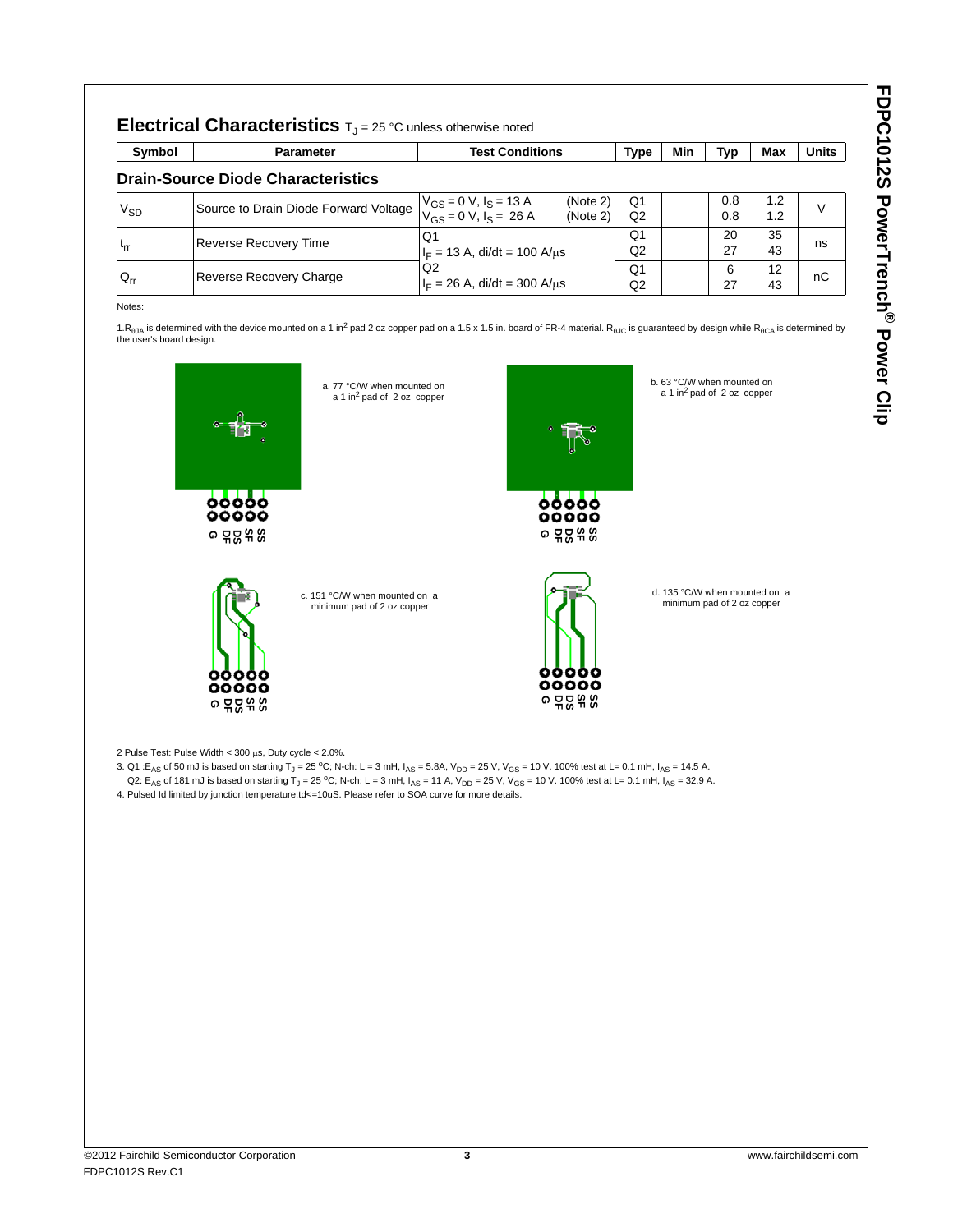FDPC1012S PowerTrench® Power Clip **FDPC1012S PowerTrench ® Power Clip**

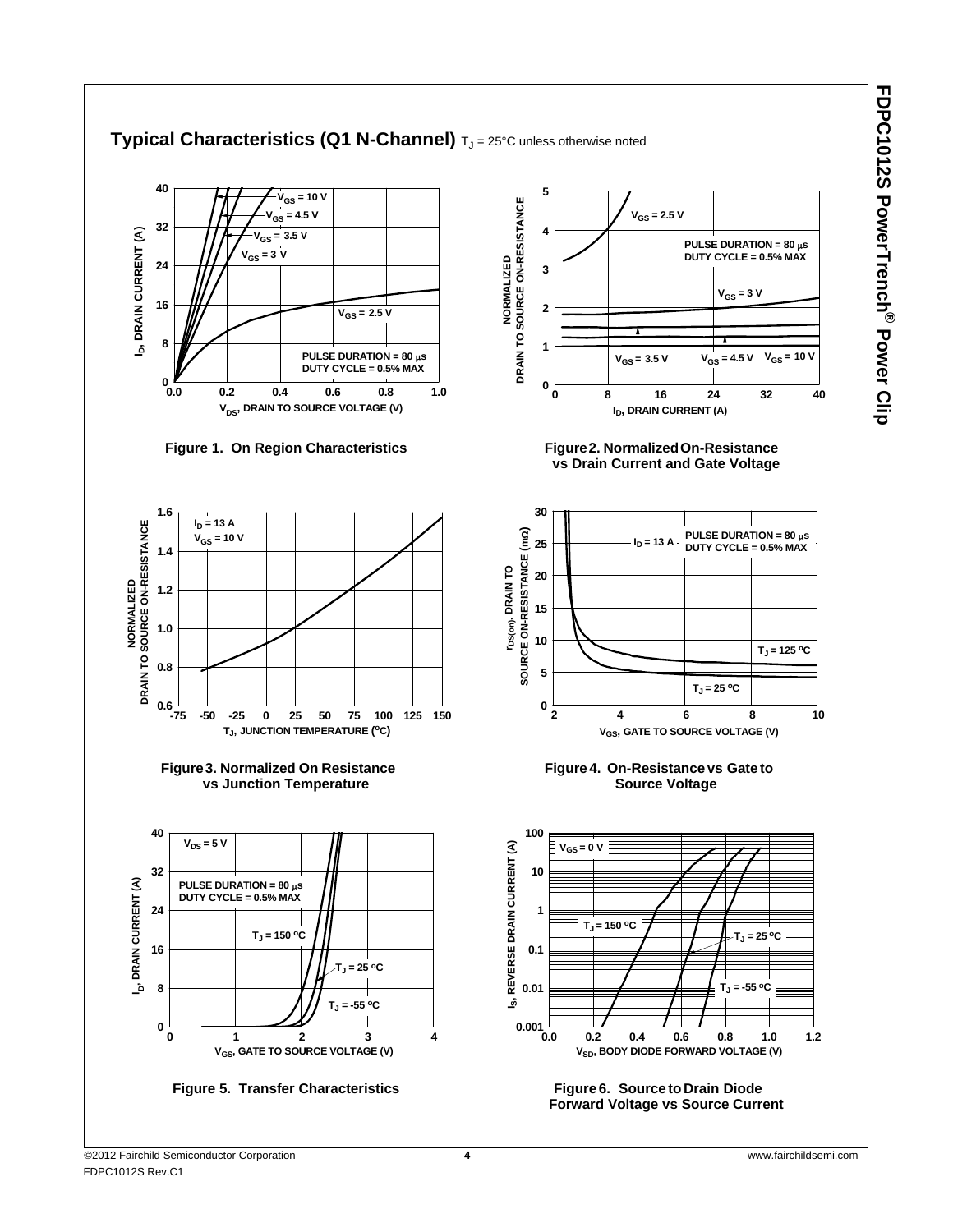FDPC1012S PowerTrench® Power Clip **FDPC1012S PowerTrench ® Power Clip**

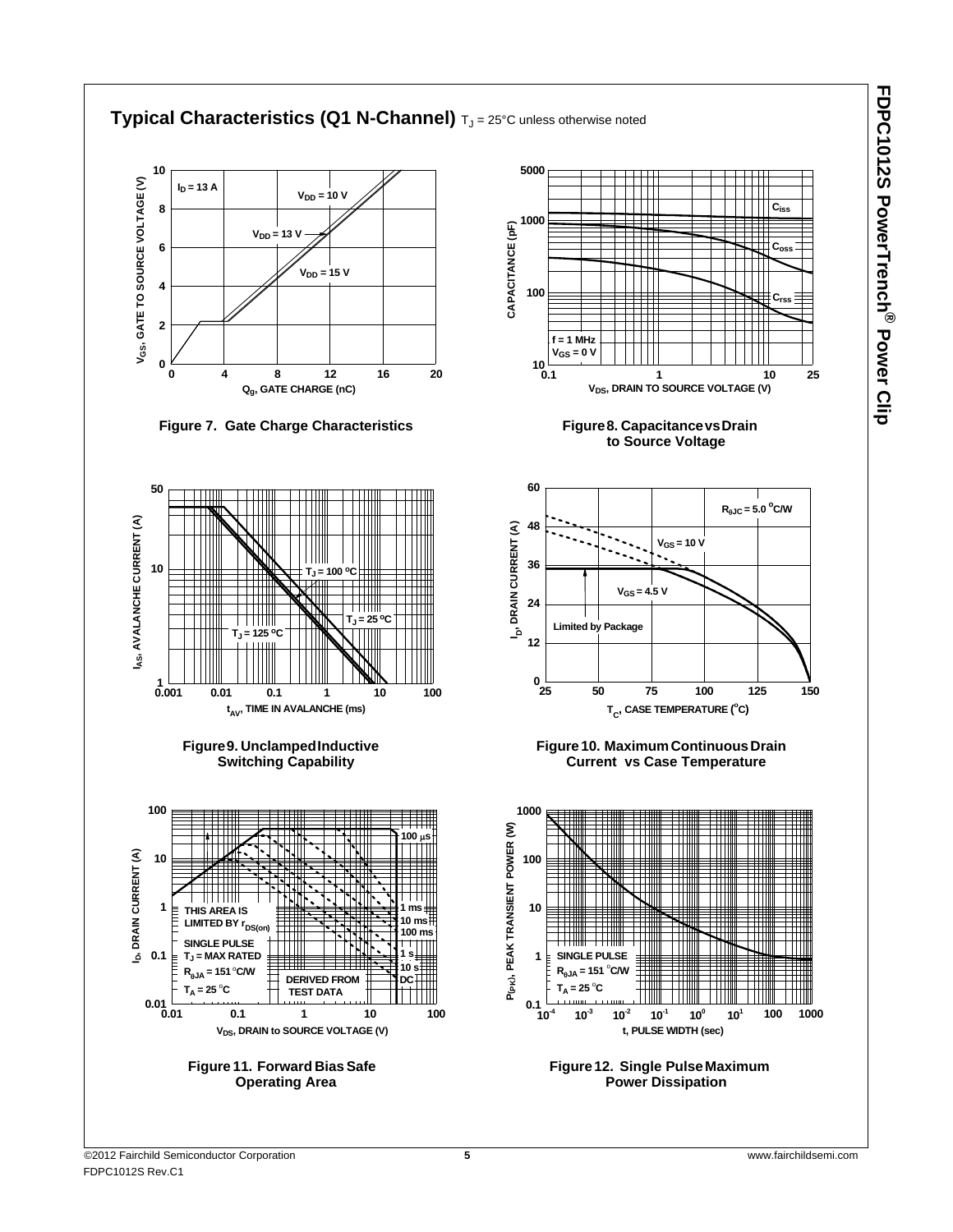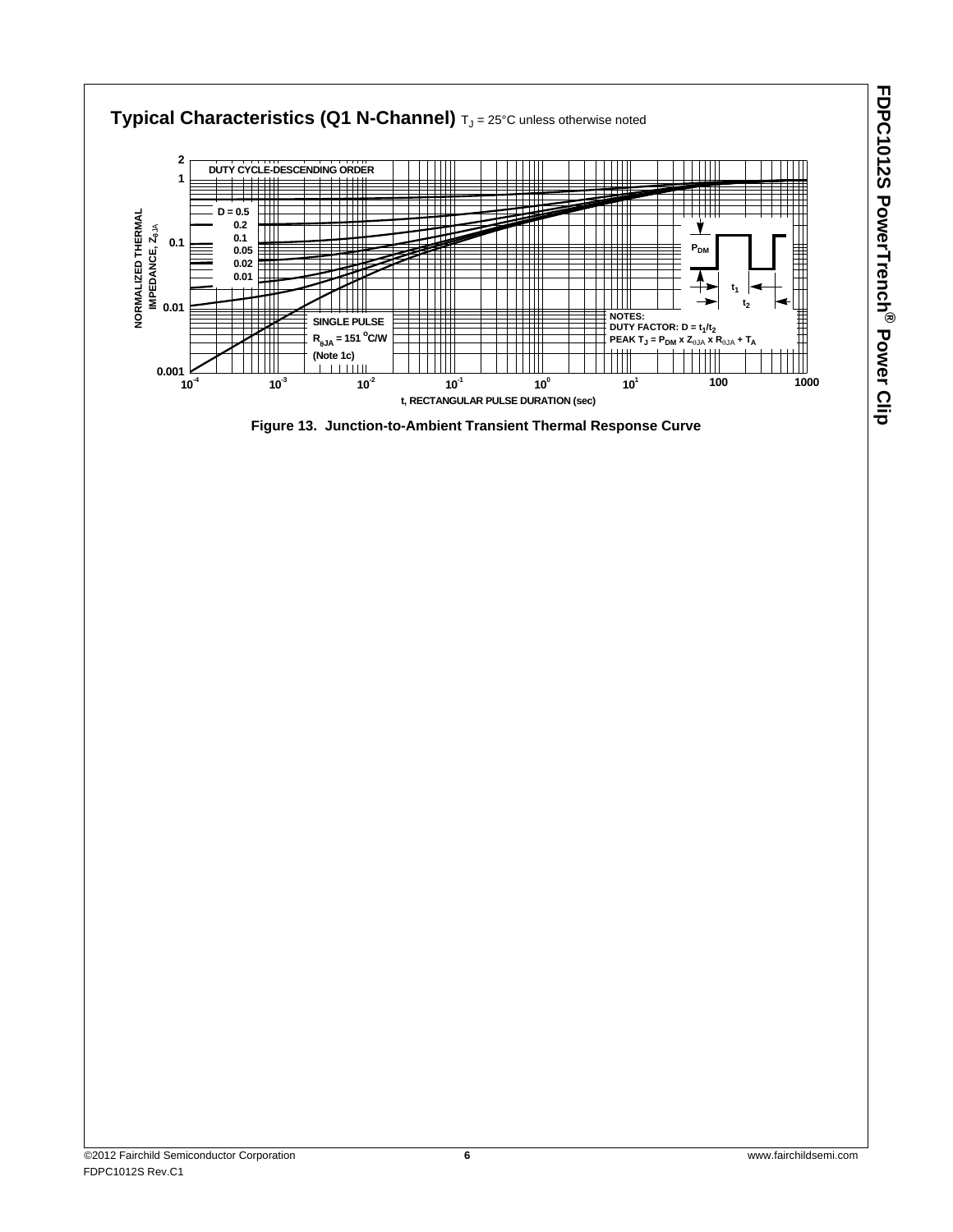

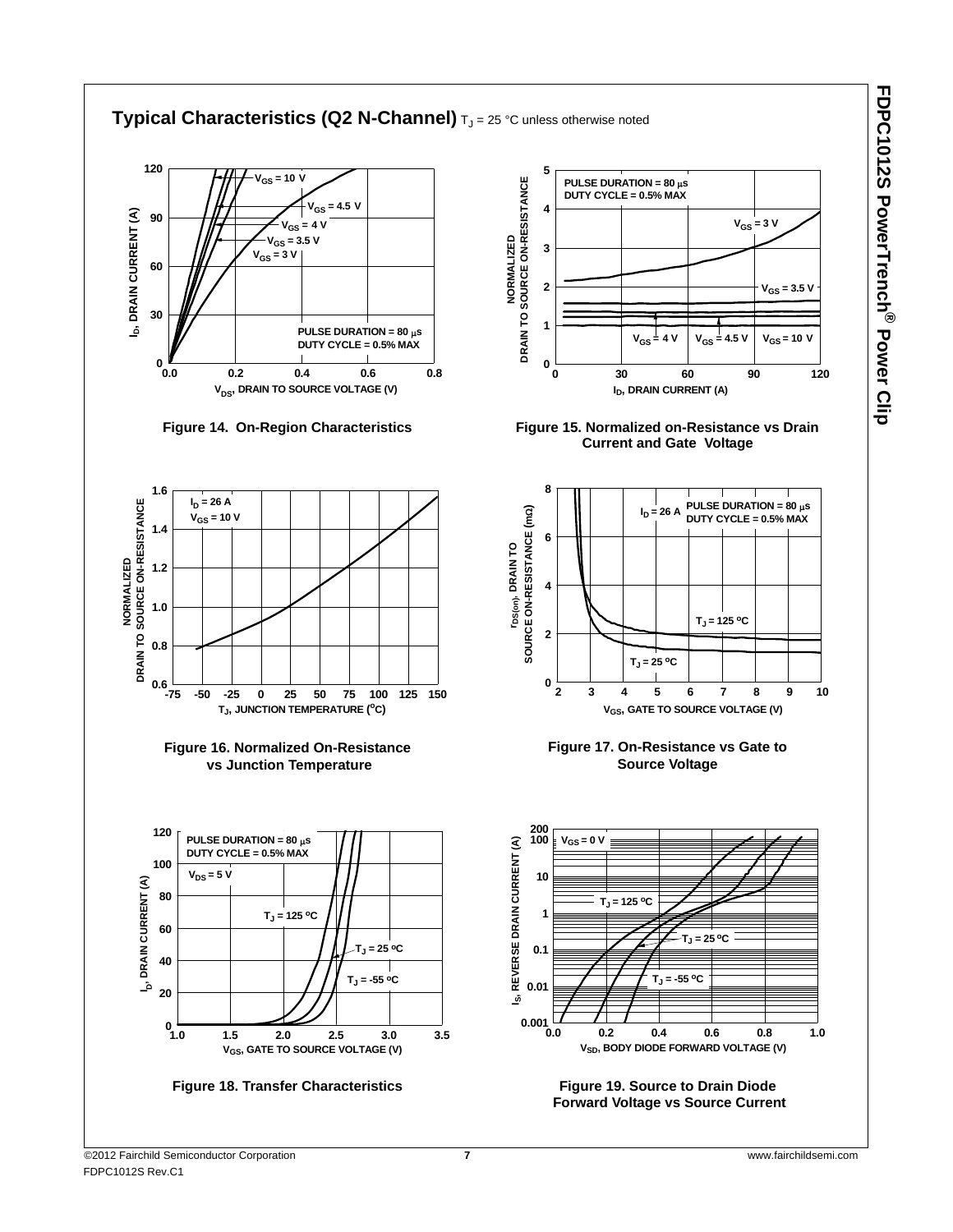

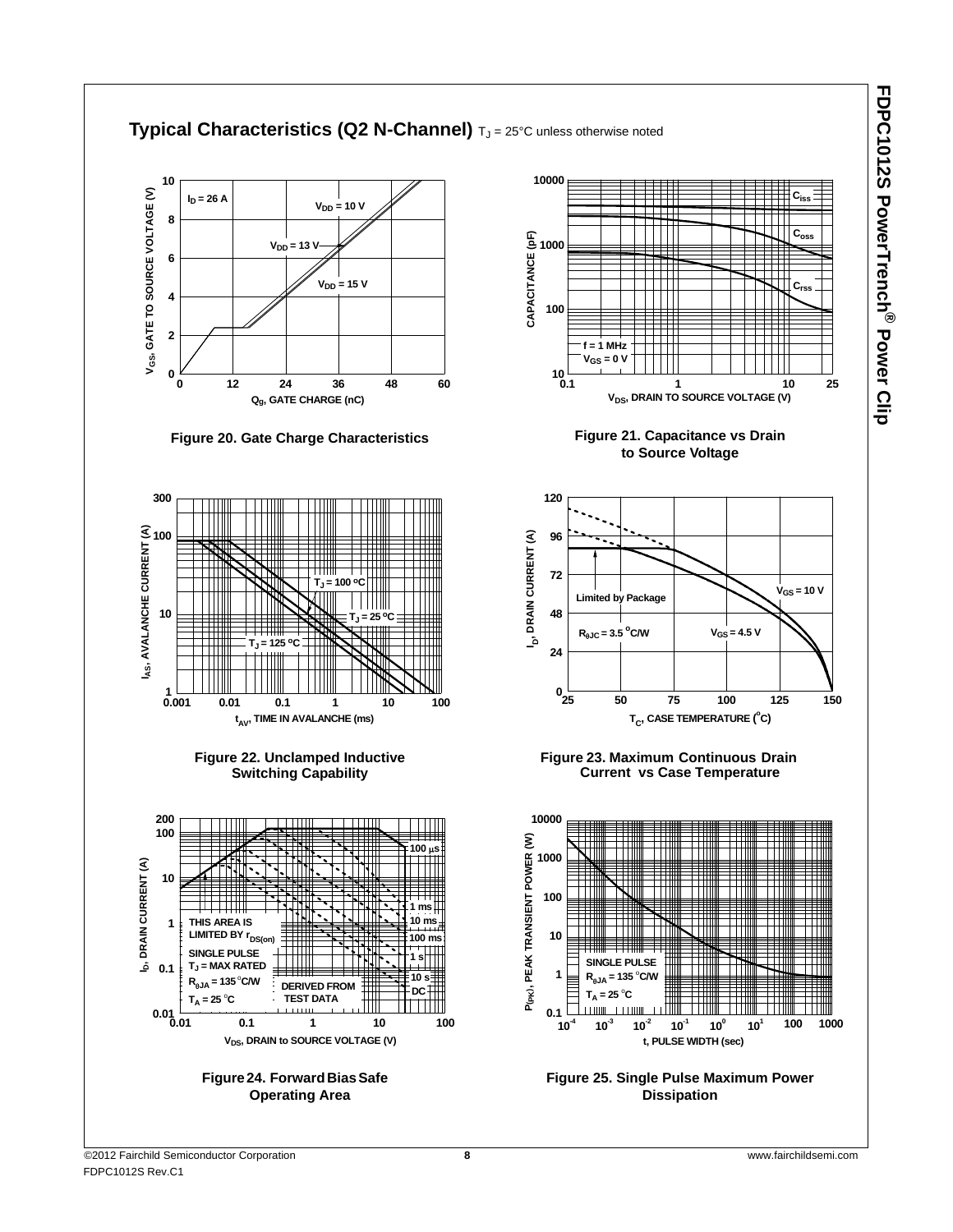

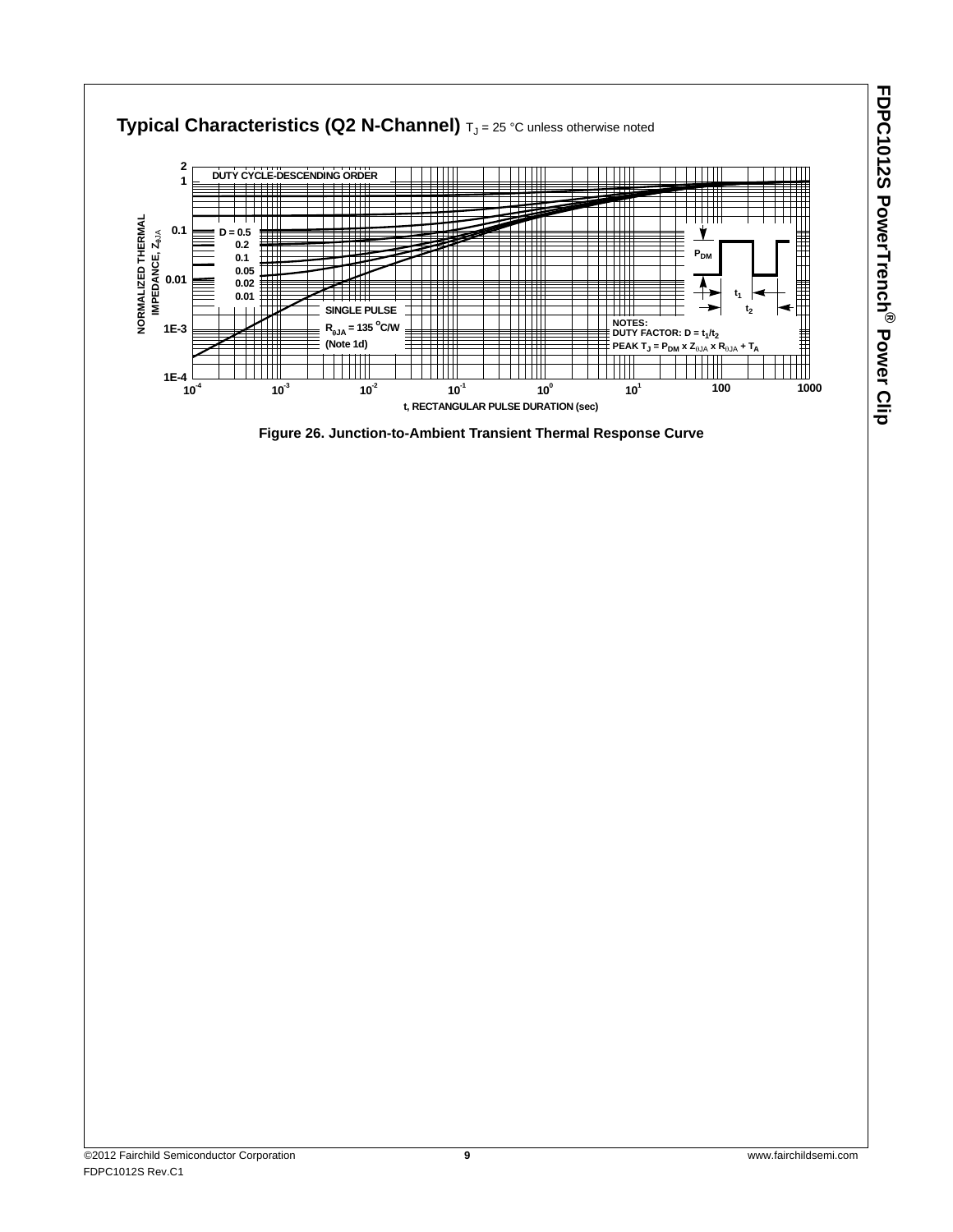# **Typical Characteristics** (continued)

# **SyncFETTM Schottky body diode Characteristics**

Fairchild's SyncFETTM process embeds a Schottky diode in parallel with PowerTrench MOSFET. This diode exhibits similar characteristics to a discrete external Schottky diode in parallel with a MOSFET. Figure 27 shows the reverse recovery characteristic of the FDPC1012S.

Schottky barrier diodes exhibit significant leakage at high temperature and high reverse voltage. This will increase the power in the device.



**Figure 27. FDPC1012S SyncFETTM body diode reverse recovery characteristic**

**0 5 10 15 20 25 10-6 10-5 10-4 10-3 10-2**  $T_J = 125 °C$  $T_J = 100 °C$  $T_1 = 25 °C$ **IDSS, REVERSE LEAKAGE CURRENT (A) V<sub>DS</sub>**, REVERSE VOLTAGE (V)

**Figure 28. SyncFETTM body diode reverse leakage versus drain-source voltage**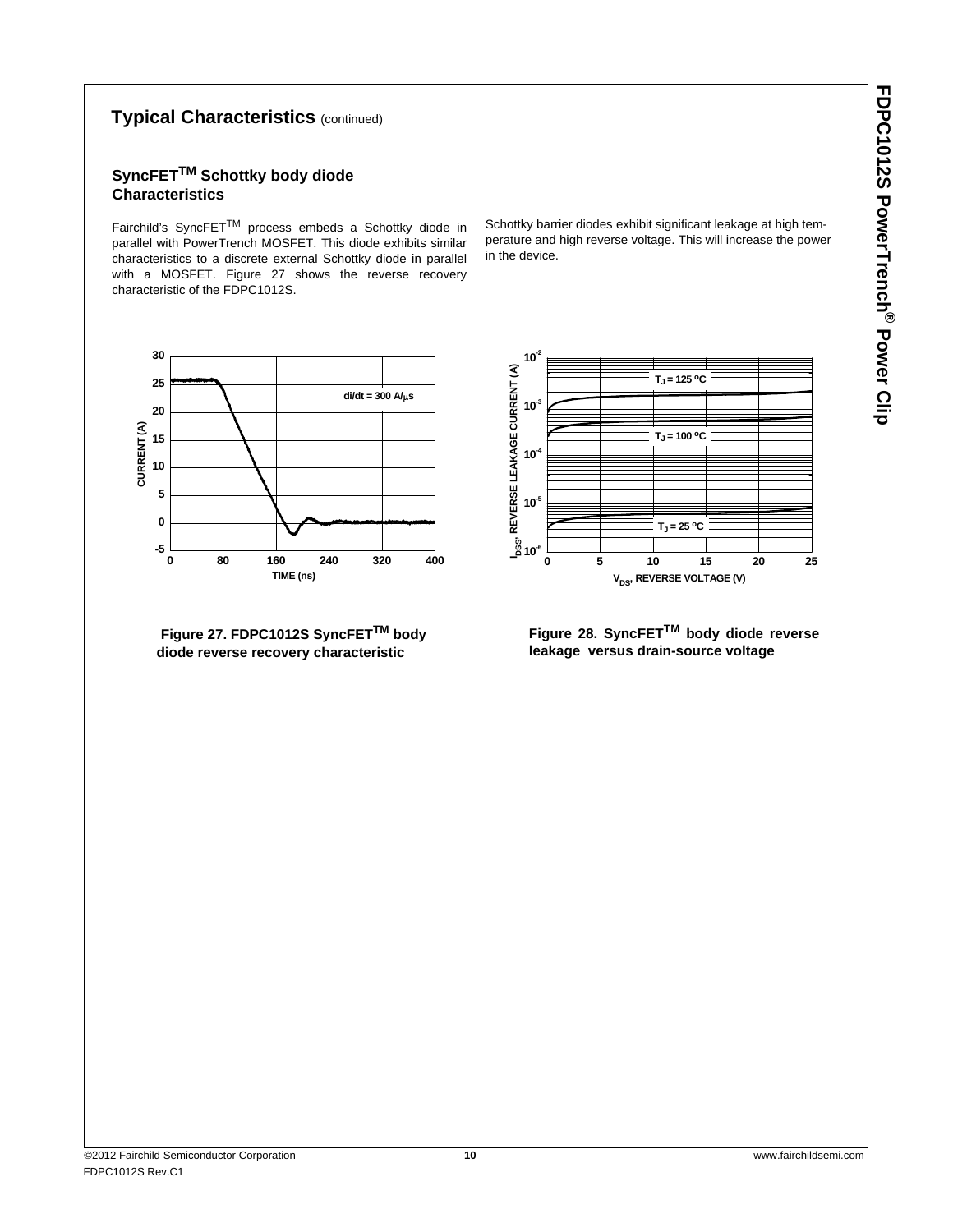# **Application Information**

### **Typical Application Diagram (Synchronous Rectifier Buck Converter)**



### **Figure 1.Power Clip in Buck Converter Topology**

As shown in Figure 1, in the Power Clip package Q1 is the High Side MOSFET (Control MOSFET) and Q2 is the Low Side MOSFET (Synchronous MOSFET). Figure 2 below shows the package pin out. The blue overlay on the drawing indicates a typical PCB land pattern for the part.



### **Figure 2.Top View of Power Clip**

Table 1 Pin Information shows the name and description of each pin.

| <b>PIN</b>    |                       | <b>Description</b>                                 |  |
|---------------|-----------------------|----------------------------------------------------|--|
| <b>Number</b> | <b>Name</b>           |                                                    |  |
|               | <b>HSG</b>            | Gate signal input of Q1 Gate                       |  |
| 2,3,4         | <b>SW</b>             | Switch or Phase node, Source of Q1 and Drain of Q2 |  |
| 5,6, PAD 10   | GND, GND(LSS) PAD     | Ground, Source of Q2                               |  |
|               | <b>LSG</b>            | Gate signal input of Q2 Gate                       |  |
| 8.PAD 9       | $V+$ , $V+$ (HSD) PAD | Input voltage of SR Buck converter, Drain of Q1    |  |

 **Table 1. Pin Information**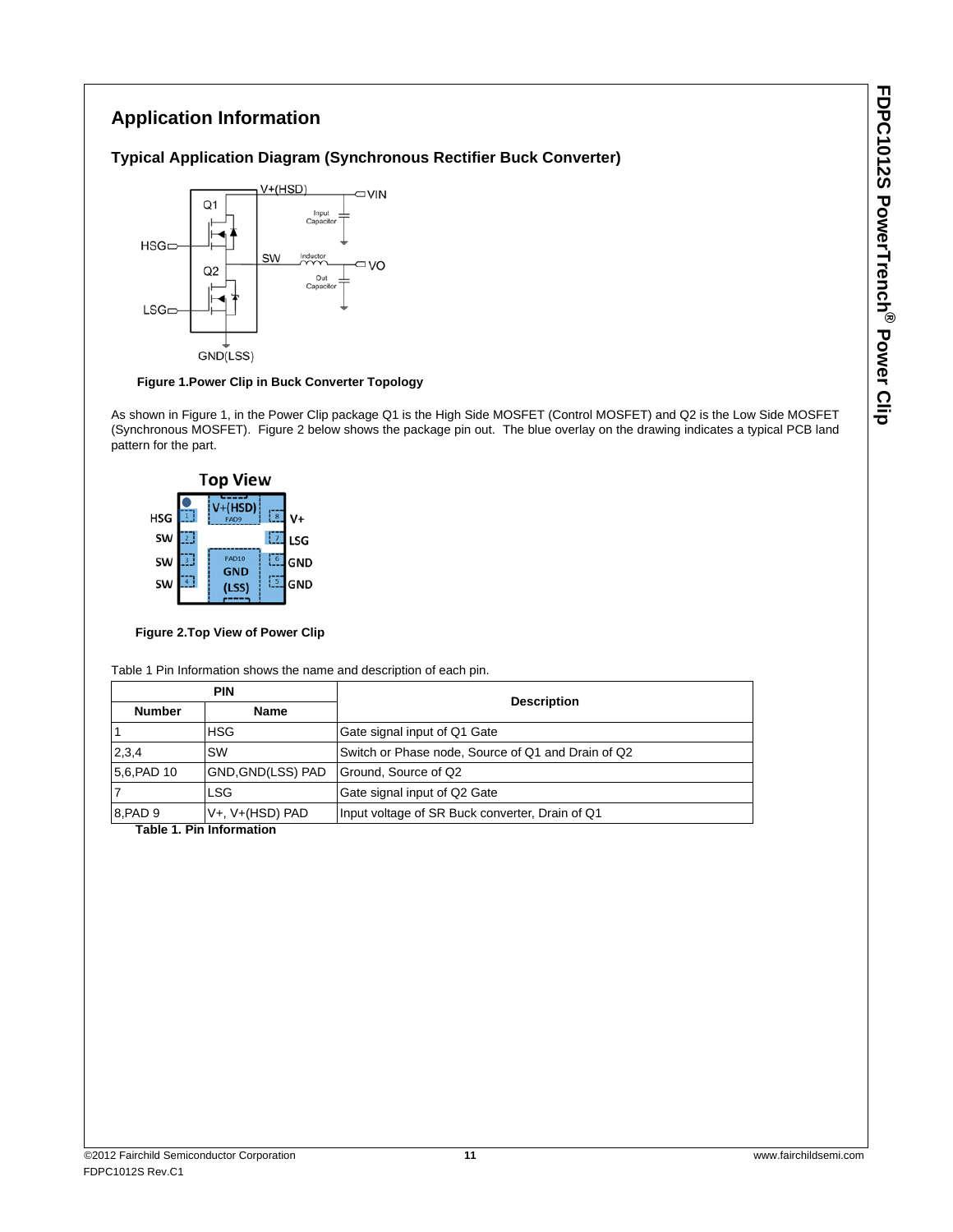# **Recommended PCB Layout Guidelines**

As a PCB designer, it is necessary to address critical issues in layout to minimize losses and optimize the performance of the power train. Power Clip is a high power density solution and all high current flow paths, such as V+(HSD), SW and GND(LSS) should be short and wide for minimal resistance and inductance. V+(HSD) and GND(LSS) are the primary heat flow paths for the Power Clip. A recommended layout procedure is discussed below to maximize the electrical and thermal performance of the part.



 **Figure 3.Top/Component (green) View and Bottom (red) PCB View** 

### **Following is a guideline, not a requirement which the PCB designer should consider.**

Figure 3 shows an example of a well designed layout. The discussion that follows summarizes the key features of this layout.

- "The input ceramic bypass capacitor between VIN and GND should be placed as close as possible to the pins V+ / V+(HSD) PAD and GND / GND(LSS) PAD to help reduce parasitic inductance and high frequency ringing. Several capacitors may be placed in parallel, and capacitors may be placed on both the top and bottom side of the board. The capacitor located immediately adjacent to the Power Clip will be the most effective at reducing HF parasitic. Caps located farther away, or on the opposite side of the board will also assist, but will be less effective due to increased trace inductance.
- "The Power Clip package design, with very short distance between pins V+ and GND, allows for a short connect distance to the input cap. This is a factor that enables the Power Clip switch loop to have very low parasitic inductance.
- "Use large copper areas on the component side to connect the V+ pin and V+ (HSD) pad, and the GND and GND(LSS) PAD.
- "The SW to inductor copper trace is a high current path. It will also be a high noise region due to switching voltage transients. The trace should be short and wide to enable a low resistance path and to minimize the size of the noise region. Care should be taken to minimize coupling of this trace to adjacent traces. The layout in Figure 3 shows a good example of this short, wide path.
- "The Power Trench<sup>®</sup> Technology MOSFETs used in the Power Clip are effective at minimizing SW node ringing. They incorporate a proprietary design<sup>1</sup> that minimizes the peak overshoot ring voltage on the switch node (SW). They allow the part to operate well within the breakdown voltage limits. For most layouts, this eliminates the need to add an external snubber circuit. If the designer chooses to use an RC snubber, it should be placed close to the part between the SW pins and GND / GND (LSS) PAD to dampen the high frequency ringing.
- "The Driver IC should be placed relatively closed to HSG pin and LSG pin to minimize G drive trace inductance. Excessive G trace length may slow the switching speed of the HS drive. And it may lead to excessive ringing on the LS G. If the designer must place the driver a significant distance away from the Power Clip, it would be a good practice to include a 0 Ohm resistor in the LS G path as a place holder. In the final design, if the LS G exhibits excessive LF ringing, efficiency can often be improved by changing this resistor to a few Ohms to dampen the LS G LF ringing.
- "The Power Clip has very good Junction-PCB heat transfer from all power pins. It has much better heat transfer Junction-GND (LSS) than traditional dual FET packages. In most cases, board ground will be the most effective heat transfer path on the PCB. Use a large copper area between GND / GND(LSS)PAD pins and board ground. To ensure the best thermal and electrical connection to ground, we recommend using multiple vias to interconnect ground plane layers as shown in Figure 3.

<sup>1.</sup>Patent Pending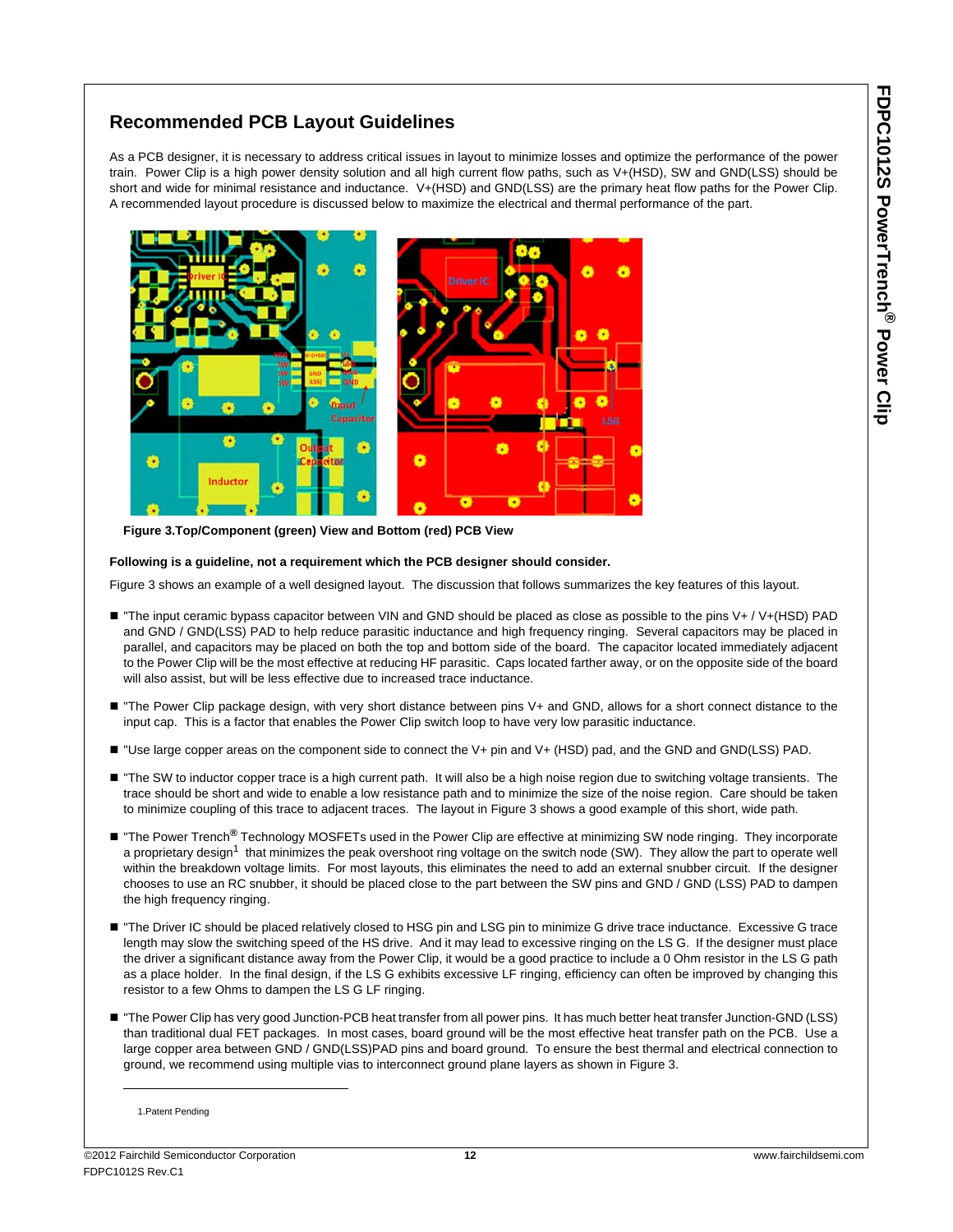- Use multiple vias in parallel on each copper region to interconnect top, inner and bottom layers. This will reduce resistance and inductance of the vias and will improve thermal conductivity. Vias should be relatively large, around 8 mils to 10 mils.
- "Avoid using narrow thermal relief traces on the V+ / V+(HSD) PAD and GND / GND(LSS)PAD pins. These will increase HF switch loop inductance. And these will increase ringing of the HF power loop and the SW node.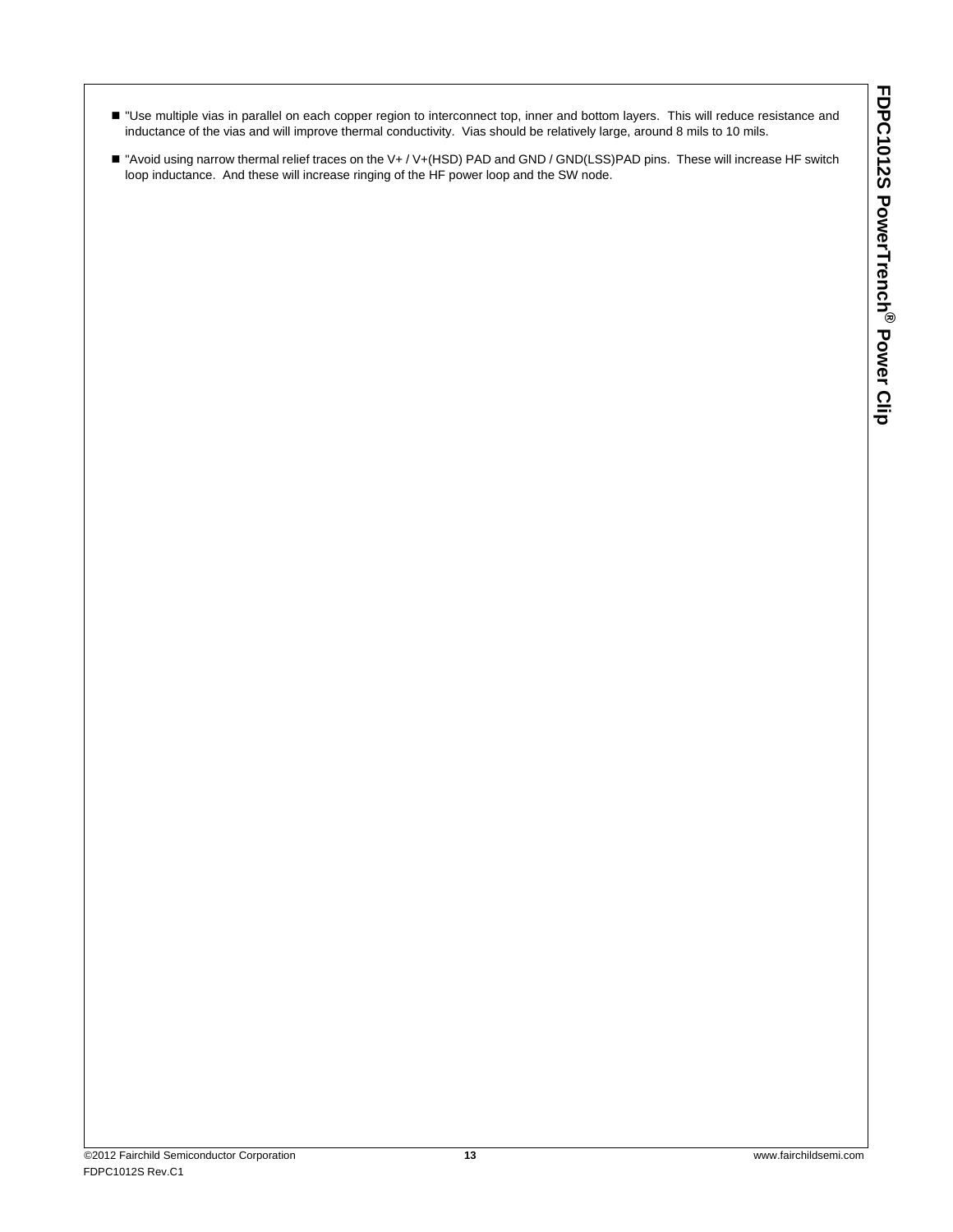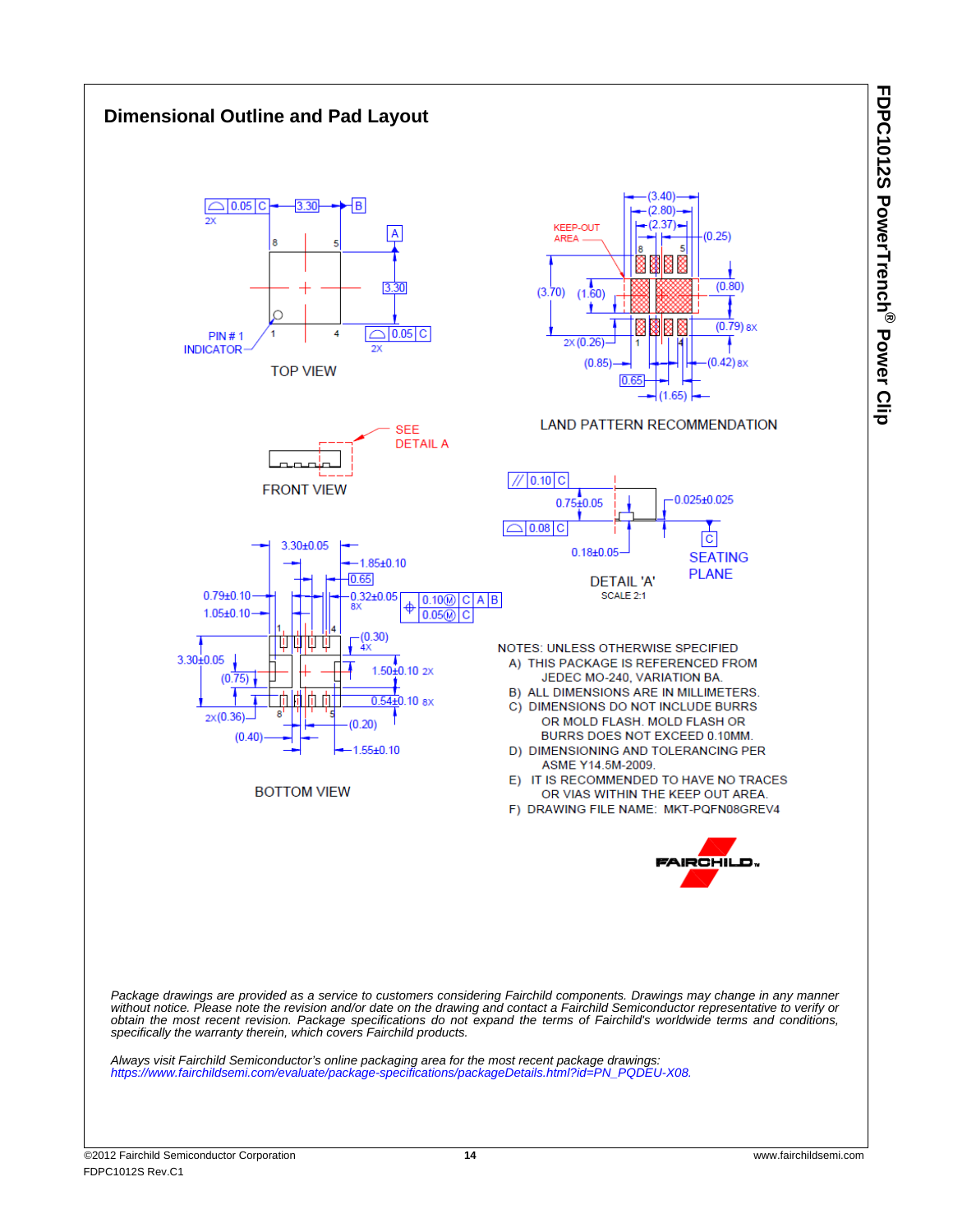

### **TRADEMARKS**

**DISC** 

The following includes registered and unregistered trademarks and service marks, owned by Fairchild Semiconductor and/or its global subsidiaries, and is not intended to be an exhaustive list of all such trademarks.

[FAIRCHILD SEMICONDUCTOR RESERVES THE RIGHT TO MAKE CHANGES WITHOUT FURTHER NOTICE TO ANY PRODUCTS HEREIN TO IMPROVE](http://www.fairchildsemi.com) RELIABILITY, FUNCTION, OR DESIGN. TO OBTAIN THE LATEST, MOST UP-TO-DATE DATASHEET AND PRODUCT INFORMATION, VISIT OUR [WEBSITE AT](http://www.fairchildsemi.com) <HTTP://WWW.FAIRCHILDSEMI.COM>. FAIRCHILD DOES NOT ASSUME ANY LIABILITY ARISING OUT OF THE APPLICATION OR USE OF<br>ANY PRODUCT OR CIRCUIT DESCRIBED HEREIN; NEITHER DOES IT CONVEY ANY LICENSE UNDER ITS PATENT RIGHTS, OTHERS. THESE SPECIFICATIONS DO NOT EXPAND THE TERMS OF FAIRCHILD'S WORLDWIDE TERMS AND CONDITIONS, SPECIFICALLY THE WARRANTY THEREIN, WHICH COVERS THESE PRODUCTS

#### **LIFE SUPPORT POLICY**

FAIRCHILD'S PRODUCTS ARE NOT AUTHORIZED FOR USE AS CRITICAL COMPONENTS IN LIFE SUPPORT DEVICES OR SYSTEMS WITHOUT THE<br>EXPRESS WRITTEN APPROVAL OF FAIRCHILD SEMICONDUCTOR CORPORATION.

As used here in:

- Life support devices or systems are devices or systems which, (a) are intended for surgical implant into the body or (b) support or sustain life, and (c) whose failure to perform when properly used in accordance with instructions for use provided in the labeling, can be reasonably expected to result in a significant injury of the user.
- 2. A critical component in any component of a life support, device, or system whose failure to perform can be reasonably expected to cause the failure of the life support device or system, or to affect its safety or effectiveness.

#### **ANTI-COUNTERFEITING POLICY**

Fairchild Semiconductor Corporation's Anti-Counterfeiting Policy. Fairchild's Anti-Counterfeiting Policy is also stated on our external website, www.Fairchildsemi.com, under Sales Support.

Counterfeiting of semiconductor parts is a growing problem in the industry. All manufactures of semiconductor products are experiencing counterfeiting of their parts. Customers who inadvertently purchase counterfeit parts experience many problems such as loss of brand reputation, substandard performance, failed application, and increased cost of production and manufacturing delays. Fairchild is taking strong measures to protect ourselves and our customers from the proliferation of counterfeit parts. Fairchild strongly encourages customers to purchase Fairchild parts either directly from Fairchild or from Authorized Fairchild Distributors who are listed by country on our web page cited above. Products customers buy either from Fairchild directly or from Authorized Fairchild Distributors are genuine parts, have full traceability, meet Fairchild's quality standards for handing and storage and provide access to Fairchild's full range of up-to-date technical and product information. Fairchild and our Authorized Distributors will stand behind all warranties and will appropriately address and warranty issues that may arise. Fairchild will not provide any warranty coverage or other assistance for parts bought from Unauthorized Sources. Fairchild is committed to combat this global problem and encourage our customers to do their part in stopping this practice by buying direct or from authorized distributors.

#### **PRODUCT STATUS DEFINITIONS**

#### **Definition of Terms**

| <b>Datasheet Identification</b><br><b>Product Status</b> |                         | <b>Definition</b>                                                                                                                                                                                         |
|----------------------------------------------------------|-------------------------|-----------------------------------------------------------------------------------------------------------------------------------------------------------------------------------------------------------|
| Advance Information                                      | Formative / In Design   | Datasheet contains the design specifications for product development. Specifications<br>may change in any manner without notice.                                                                          |
| Preliminary                                              | <b>First Production</b> | Datasheet contains preliminary data; supplementary data will be published at a later<br>date. Fairchild Semiconductor reserves the right to make changes at any time without<br>notice to improve design. |
| No Identification Needed                                 | <b>Full Production</b>  | Datasheet contains final specifications. Fairchild Semiconductor reserves the right to<br>make changes at any time without notice to improve the design.                                                  |
| Obsolete                                                 | Not In Production       | Datasheet contains specifications on a product that is discontinued by Fairchild<br>Semiconductor. The datasheet is for reference information only.                                                       |

Rev. I72